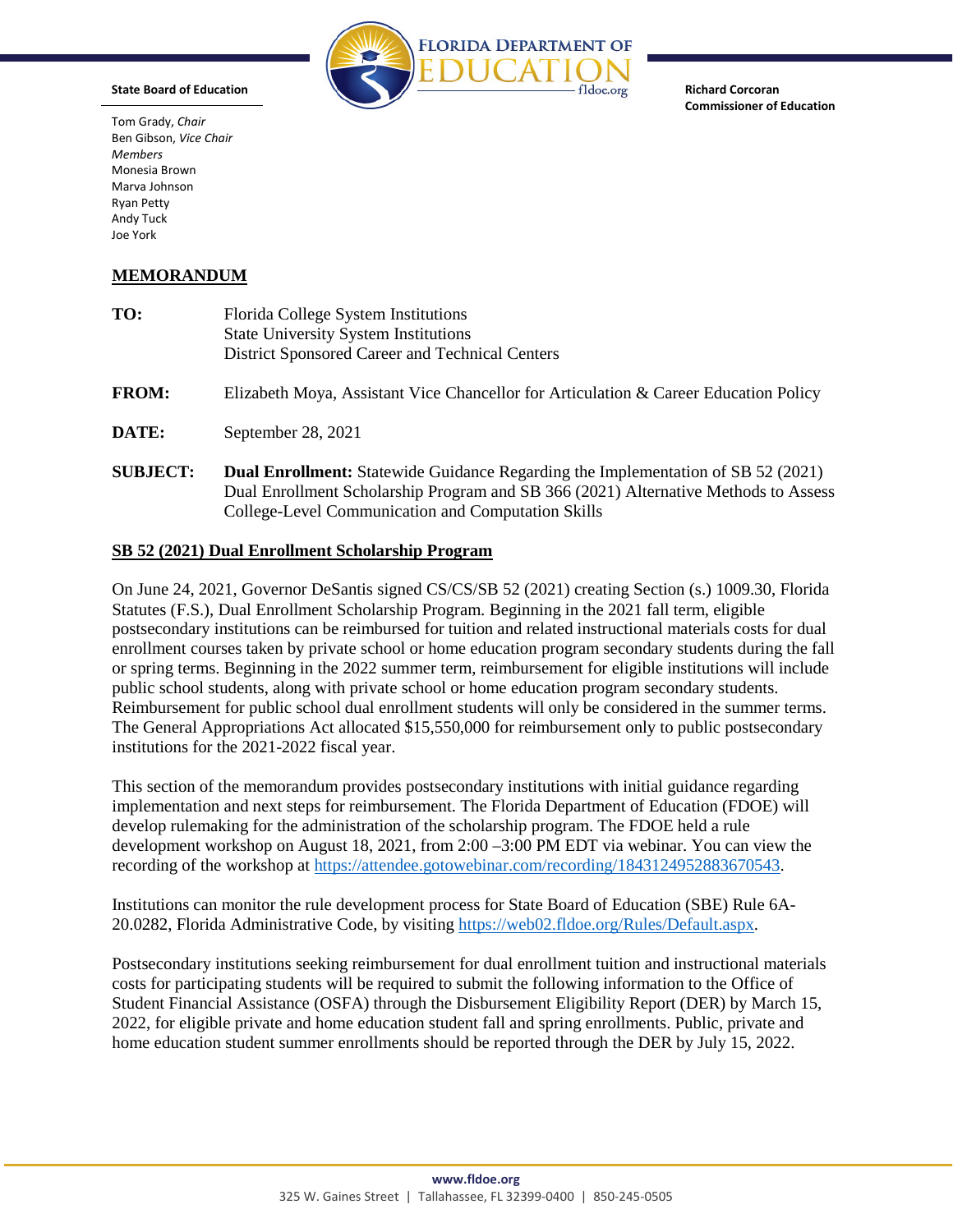Dual Enrollment: Statewide Guidance September 28, 2021 Page Two

- Postsecondary institution requesting reimbursement;
- Student type: private, home or public school (for summer term only);
- District and/or high school name where the student is enrolled;
- Course ID, Course Name and credit value for each course taken by students through dual enrollment for which the postsecondary institution is requesting reimbursement; and,
- Reimbursement amount of tuition and instructional materials.

In order to submit a request for reimbursement, postsecondary institutions will be required to have an approved private school Dual Enrollment Articulation Agreement with each school for which they intend to seek reimbursement, or a home education student Dual Enrollment Articulation Agreement template, on file with the Office of Articulation. The Office of Articulation will notify OSFA of all articulation agreements eligible for reimbursement. Please note that eligible funds may be prorated if the requested reimbursement amount is greater than the funds provided in the GAA.

Eligible postsecondary institutions that intend to seek reimbursement for private and/or home education dual enrollment students should do the following:

- Update or amend any Dual Enrollment Articulation Agreements with private secondary schools to include a statement indicating that the postsecondary institution will seek reimbursement for the tuition and instructional materials costs for participating private school students in accordance with established rule and law, to the extent that funds are available. Clarification should also be made regarding the change in the dual enrollment student's responsibility for some or none of their instructional materials costs and any associated procedures. Additionally, the procedures that will be used to invoice the private secondary school for any unreimbursed tuition and instructional materials costs should be included in the amendment.
- Postsecondary institutions are currently prohibited from charging home education students tuition, fees and instructional materials costs for their participation in dual enrollment; therefore, no changes are required to these agreement templates. The process to request reimbursement for home education students' instructional materials will be included as part of the new reimbursement process.

Dual Enrollment Articulation Agreements for the 2021-2022 academic year were due to the Office of Articulation by August 1, 2021. Postsecondary institutions who have already completed their agreements, or were unable to update their agreements prior to this deadline, must submit their current agreements electronically using the [Dual Enrollment Articulation Agreement Online Submission System](https://web06.fldoe.org/DualEnrollment/) and provide the approved agreement amendment, when it becomes available, to the Office of Articulation via email to [Articulation@fldoe.org.](mailto:Articulation@fldoe.org) All amendments must be received prior to December 30, 2021, unless the private school did not participate in dual enrollment during the fall term, in which case the agreement and/or amendment are due by March 1, 2022.